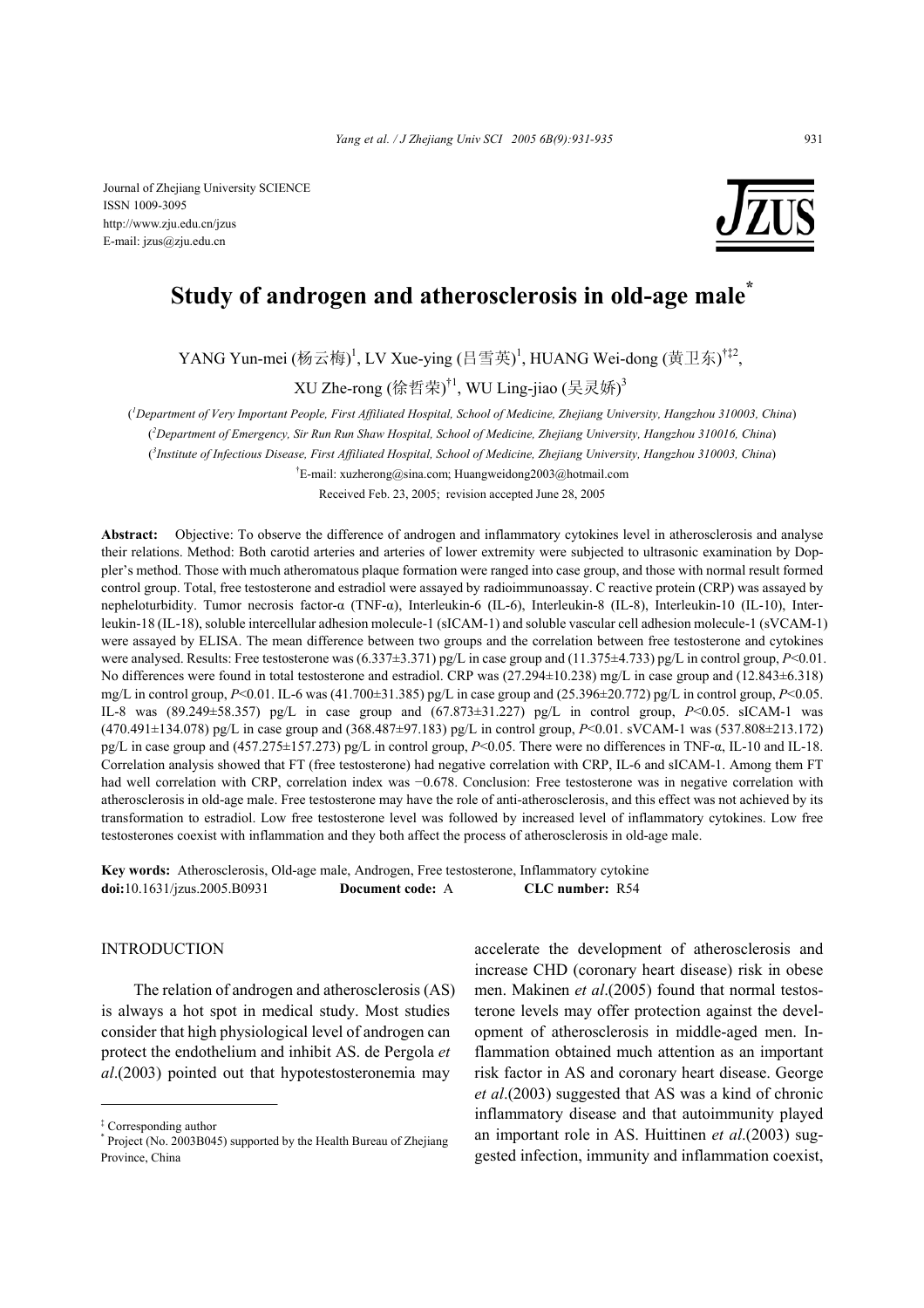and that they increased the risk of AS. Study of androgen and inflammation at the same time is few. In this work, we observed the difference of free testosterone (FT), total testosterone (TT), estradiol  $(E_2)$ , CRP, TNF-α, IL-6, IL-8, IL-10, IL-18, sVCAM-1 and sICAM-1 in different degree atherosclerosis. We studied the action of androgen and inflammation in the process of atherosclerosis, and analysed simply the correlation of FT and inflammatory cytokines.

#### MATERIALS AND METHODS

#### **Patients**

1. Criterion of atherosclerosis

Both carotid arteries and arteries of lower extremity received ultrasonic examination by Doppler's method. Those with much atheromatous plaque formation formed the case group, and those with normal result formed the control group.

2. Selection of case group

Older-age males who underwent health examination in the VIP ward in our hospital from Nov. 2002 to June 2004 were included. Gonad function disorder, disease of prostate, atrial fibrillation, severe valve disfunction, obvious coronary heart disease, diseases of liver and kidney and cerebrum, tumour, severe hypertension (*BP* (blood pressure)>180/110 mmHg or complications) and diabetes mellitus were excluded. Taking of aspirin and Tatin (>15d) was not allowed and body temperature did not exceed 37.1 °C. Doppler's method was adopted to ensure people selected were correctly placed in the case group.

3. Selection of control group

The condition was the same as that for the selection of the case group. Doppler's method was adopted to make sure that people selected followed the criteria of the control group.

#### **Methods**

1. Sample collection and assay

Five milliliter venous blood was taken in the early morning before breakfast. No anticoagulant was used. The sample was centrifugated for 10 min at a speed of 2000 r/min. The supernatant was collected and frozen at −70 °C. Total testosterone (TT), free testosterone (FT) and estradiol  $(E_2)$  were assayed by radioimmunoassay (SN-682B Gamma counter), and the reagents were purchased from Biosource Europe SA (FT) in Belgium and from Orion Co. (TT and  $E_2$ ) in Finland. CRP was assayed by nephroturbidity (Automatic Analyzer 7600-110), and the reagent was purchased from Kehua Co. in Shanghai (China). TNF-α, IL-6, IL-8, IL-10, IL-18, sVCAM-1 and sI-CAM-1 were assayed by ELISA (enzyme immunity autoanalyzer from Human Co. in Germany), and the reagent was purchased from Jingmei Co. in Shenzhen (China). All the samples were assayed twice at the same time, average values were adopted.

2. Body mass index (BMI) determination

This task was done by one nurse. Body height and body weight were measured. Body mass index (BMI)=weight (kg)/square of height  $(m<sup>2</sup>)$ .

3. Statistical analysis

All data were expressed in the form of  $\overline{\chi} \pm s$ , and software SPSS11.0 was used to analyse the data. *t*  test by Pearson's method and correlation analysis of normal distribution by Spearman's method.

## **RESULTS**

Comparison of case group and control group: The mean ages were  $(66.2\pm7.3)$  and  $(64.6\pm9.1)$  years, respectively. BMI were  $(24.8\pm3.2)$  and  $(25.3\pm2.9)$  $\text{kg/m}^2$ , respectively. The absence of apparent differences in age and BMI showed that the different level of androgen was not caused by differences in age or weight. The hypertension patients mainly took drugs such as ACEI, β-blocker and calcium antagonists to control their blood pressure. Because the hypertension numbers were similar in the two groups, we could omit the effect of drugs such as ACEI (angiotensine converting enzyme inhibitors) and β-blocker. For the same reason, we could neglect the effect caused by smoking. The body temperature and blood routine examination results were all in normal range, so we could preclude the possibility of CRP level increasing due to obvious general infection. And we also could preclude the error caused by drugs such as aspirin and statins (Table 1).

Free testosterone in the case group was obviously lower than that in the control group, while no differences were found regarding total testosterone and estradiol. Inflammatory cytokines that we selected, such as CRP, IL-6, IL-8, sVCAM-1 and sI-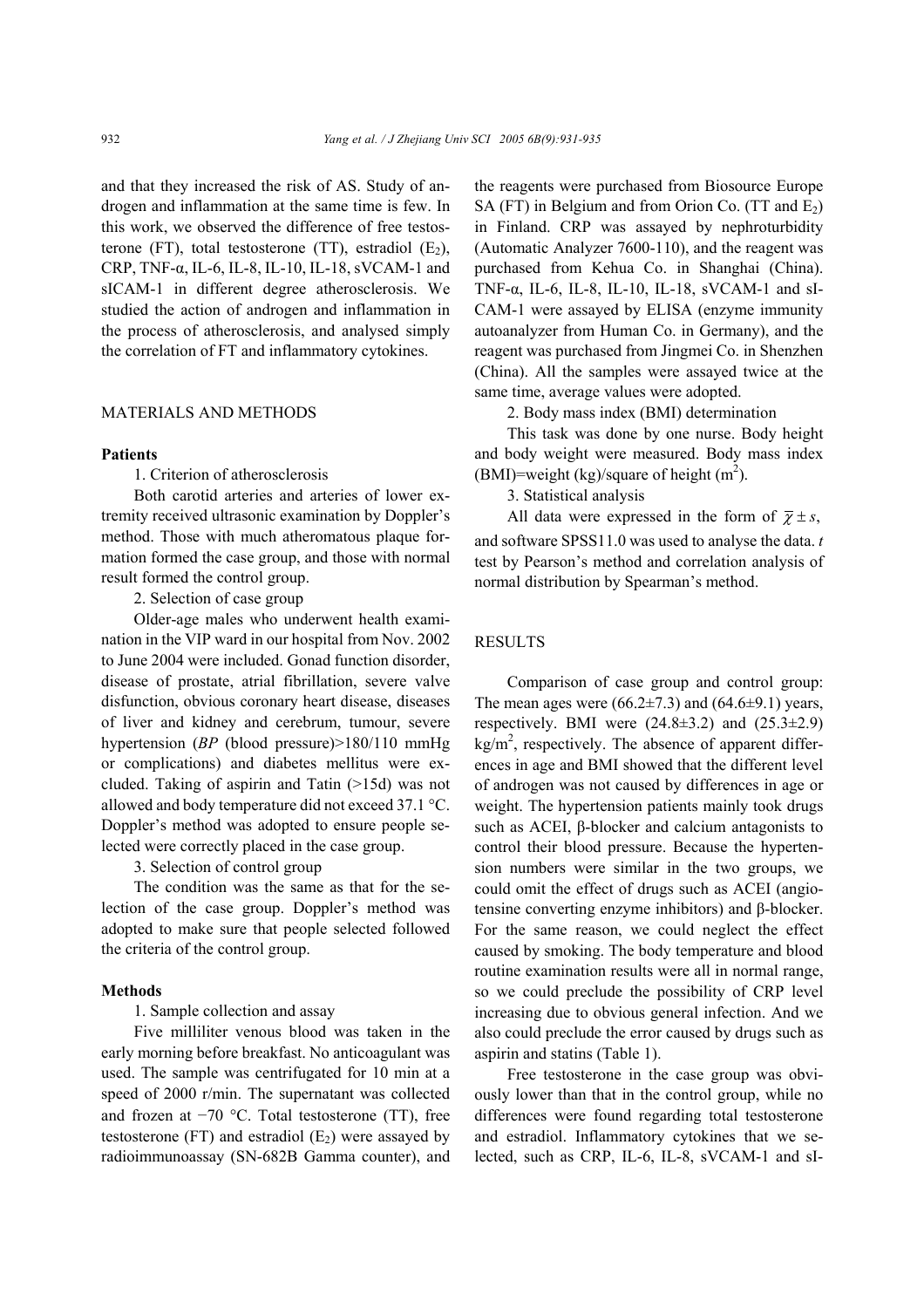CAM-1 in the case group were obviously higher than those in the control group, while there were no significant difference in TNF-α, IL-10 and IL-18 (Table 2). Correlation analysis showed that free testosterone had negative correlation with CRP, IL-6, and sI-CAM-1. The correlation index of CRP was is −0.678 (Table 3).

### DISCUSSION

Androgen is the generic name of C-19 steroid substance. The main active component of androgen in the male is testosterone. About 80% of testosterone in plasma is combined with sex hormone binding globulin, a small part of it is combined with albumin and only 2% is in free form, namely free testosterone (FT). The latter two kinds of testosterone have bioaction, and only FT has regulatory action in the body. Testosterone has close relationship with age regarding generation and secretion, it is secreted much after male adolescence and reaches the highest level in 20~29 years old males. Then its level decreases with age. After 50 years old its level decreases rapidly and FT declines most obviously (Lv and Wu, 2001).

The specific relation between androgen and atherosclerosis is not clear up to now. Most clinical studies and animal experiments showed that normal level testosterone can dilate the aorta of mouse and the coronary artery of human and animals (canine and rabbit), and increase blood stream velocity (Webb *et al*., 1999). Microdosage of testosterone can inhibit the adhesion of monocytes to the vascular wall, and inhibit the proliferation of vascular smooth muscle cells (Somjen *et al*., 1998). Taking testosterone can relieve symptom of angina pectoris in older-age male patients with coronary heart disease and extend the interval time of exercise evoking myocardial ischemia (Webb *et al*., 1999; English *et al*., 2000a). In this study, FT in the case group was obviously lower than

**Table 1 The basic characteristics of case group and control group** 

|                             | Case group<br>$(n=38)$ | Control group<br>$(n=32)$ |
|-----------------------------|------------------------|---------------------------|
| Age (year)                  | $66.2 \pm 7.3$         | $64.6 \pm 9.1$            |
| BMI $(kg/m2)$               | $24.8 \pm 3.2$         | $25.3 \pm 2.9$            |
| Hypertension                | 20                     | 17                        |
| $\text{Years} \leq 5$       | 8                      | 9                         |
| Years between $5\text{~}10$ | 7                      | 6                         |
| Years > 10                  | 5                      | $\mathfrak{D}$            |
| Smoking information         |                        |                           |
| Never smoke                 | 12                     | 14                        |
| Smoke occasionally          | 15                     | 11                        |
| Smoking index number<100    | 7                      | 5                         |
| Smoking index number>100    |                        |                           |

**Table 3 Correlation analysis of free FT and cytokines** 

|                      | Correlation index | $\overline{P}$ |
|----------------------|-------------------|----------------|
| FT and TT            | 0.157             | 0.536          |
| FT and $E2$          | $-0.216$          | 0.644          |
| FT and CRP           | $-0.678$          | 0.022          |
| FT and TNF- $\alpha$ | $-0.142$          | 0.475          |
| FT and II -6         | $-0.427$          | 0.024          |
| FT and II -8         | $-0.206$          | 0.732          |
| $FT$ and $IL-10$     | 0.221             | 0.356          |
| $FT$ and $H - 18$    | 0.181             | 0.087          |
| FT and sICAM-1       | $-0.368$          | 0.035          |
| FT and sVCAM-1       | 0.169             | 0.538          |

|  |  |  |  |  | Table 2 Comparison of sex hormone and inflammatory cytokines between two groups |
|--|--|--|--|--|---------------------------------------------------------------------------------|
|--|--|--|--|--|---------------------------------------------------------------------------------|

|                      | Case group            | Control group         | P     |
|----------------------|-----------------------|-----------------------|-------|
| $TT$ (nmol/L)        | $15.128 \pm 3.276$    | $14.867\pm6.289$      | 0.350 |
| $FT$ (pg/L)          | $6.337 \pm 3.371$     | $11.375 \pm 4.733$    | 0.000 |
| $E_2$ (pmol/L)       | 71.059±27.371         | $62.374 \pm 31.078$   | 0.104 |
| $CRP$ (mg/L)         | $27.294 \pm 10.238$   | $12.843\pm 6.318$     | 0.000 |
| TNF- $\alpha$ (pg/L) | $510.684\pm179.674$   | $495.566 \pm 203.545$ | 0.152 |
| IL-6 $(pg/L)$        | $41.700 \pm 31.385$   | 25.396±20.772         | 0.037 |
| IL-8 $(pg/L)$        | 89.249±58.357         | $67.873 \pm 31.227$   | 0.029 |
| IL-10 $(pg/L)$       | $65.235 \pm 37.836$   | 70.348±52.378         | 0.198 |
| IL-18 $(pg/L)$       | $71.754 \pm 36.301$   | $67.628\pm41.852$     | 0.105 |
| $sVCAM-1$ (pg/L)     | 537.808±213.172       | $457.275 \pm 157.273$ | 0.013 |
| $sICAM-1$ (pg/L)     | $470.491 \pm 134.078$ | 368.487±97.183        | 0.007 |

Normal level (according to Test Kit): TT: 8.2~34.6 nmol/L; FT: 11.5~42.5 pg/L; E<sub>2</sub>: 0~228 pmol/L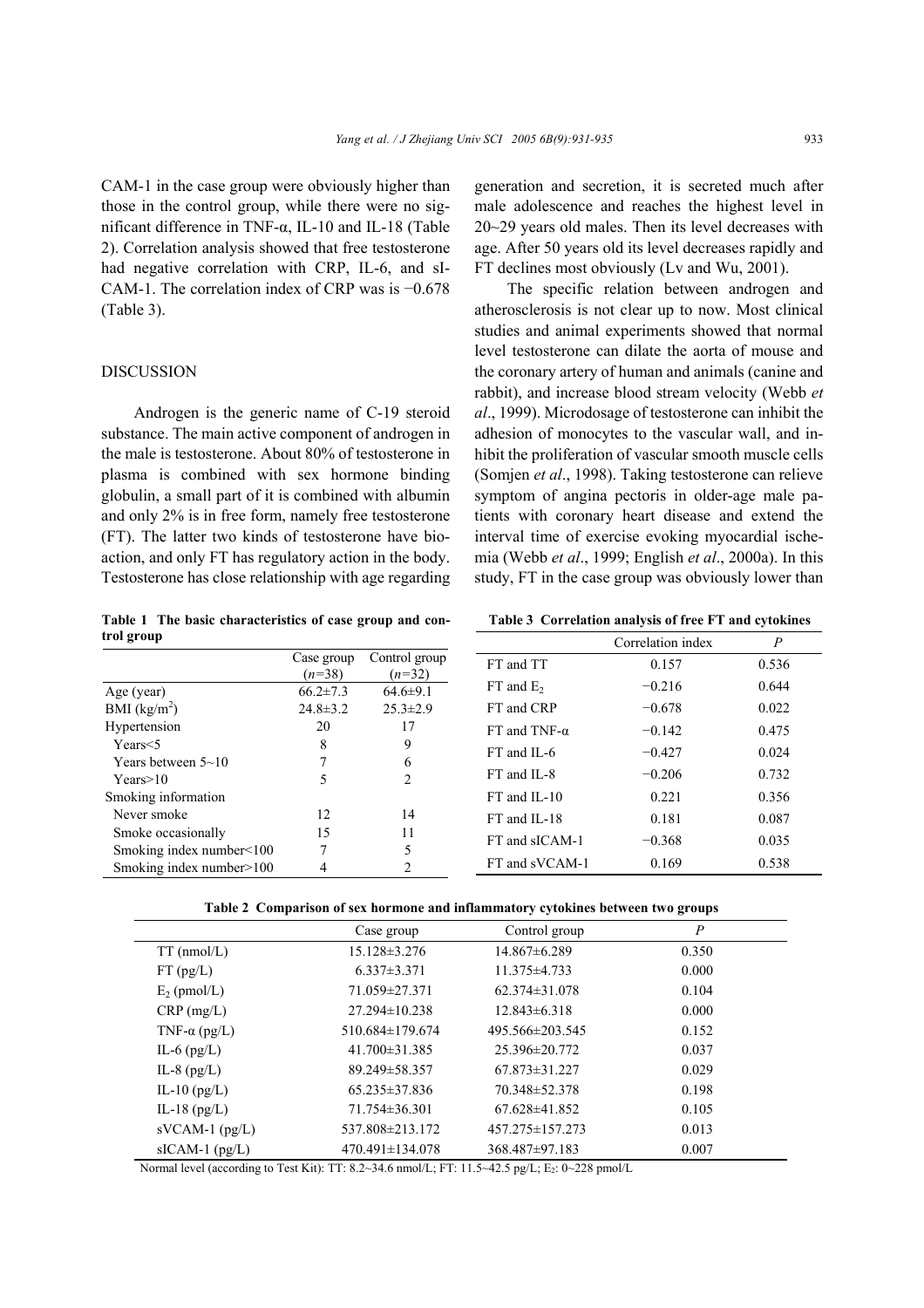that in the control group, while there was no significant difference of TT in the two groups. We also found that TT value in the two groups was in normal range set by the kit we adopted. FT value in the case group was obviously lower than the lower limit of normal range of the kit, while FT value in the control group was almost in the normal range of the kit. All these phenomenon showed that androgen might have beneficial effect on the process of atherosclerosis. And the key substance was free testosterone instead of the total testosterone. Our viewpoint was in line with that of English *et al*.(2000b). Lastly we found that there was no obvious difference of  $E_2$  in the two groups and that FT had no obvious correlation with  $E_2$ . We postulated that instead of changing to  $E_2$ , FT fulfilled its action of inhibiting the progress of AS with a special mechanism (English *et al*., 2000b; Giuseppe *et al*., 1999). But this mechanism was not very clear to us.

Ever since Ross *et al*.(1974) proposed the theory of "damage response" in the process of atherosclerosis, more and more investigations suggested the process of atherosclerosis is actually an inflammatory reaction after vessel injury. Inflammation exists in the whole process of atherosclerosis. Ross (1999) emphasized in the New England Journal of Medicine that atherosclerosis was a process of chronic inflammation. Signorelli *et al*.(2003) discovered that inflammatory cytokines rose after a treadmill test in patients with peripheral arterial disease. So he proposed that white blood cell activation is characteristic of systemic atherosclerosis and those inflammation markers, such as IL-6, TNF-α, sVCAM-1, sICAM-1 and selectins, increase in conditions of hemodynamic stress. Li (2004) considered that inflammation plays an important role in AS and in the occurrence and development of atherosclerosis's complications. In this study, CRP in the case group was obviously higher than that in the control group, and that CRP in the control group also was higher than the normal level. This is in line with the patient's condition in two groups, and supports the result of Blake and Ridker (2001)'s study. Our not finding obvious difference of TNF- $\alpha$  between the two groups did not accord with others' experiment results. As for the four interleukin markers, IL-6 and IL-8 levels in the case group were significantly higher than those in the control group,

but no difference were found in IL-10 and IL-18 levels. Guan *et al*.(1998) considered that IL-6 and IL-8 can promote the phagocytosis of macrophage to low density lipoprotein (LDL), accelerate the deposition of lipid and activate macrophage to secrete monocyte chemoattractant protein (MCP) and also can promote the proliferation of smooth muscle cell by autocrine. Most people consider that IL-10 is an anti-inflammatory marker. Waehre *et al*.(2002) proposed that IL-10 may have beneficial effects on mechanisms that are important in plaque rupture and thrombus formation. IL-18 is a proinflammatory cytokine. Mallat *et al*.(2002) discovered that IL-18's level rise in acute coronary syndrome patients, and that the concentration of IL-18 had negative correlation with the left ventricle's ejection function. There were obvious difference between sICAM-1 and sVCAM-1, and this was in line with Chen *et al*.(2001)'s study result. In brief, our experiment showed that inflammation exists in the early period of AS when serious consequences such as myocardial infarction and cerebral infarction are not present, and that some inflammatory cytokines' level has relation with the degree of AS.

Study on the correlation between androgen and inflammation is not adequate. In our experiment, we found that FT had obvious negative correlation with CRP, IL-6 and sICAM-1, especially the CRP. We suspect that low level of FT might be associated with a certain degree of inflammation. The chronic inflammatory reaction is more obvious in low FT people. Compared with normal level FT population, those with low level of FT has a more unstable internal environment, and their degree of AS is much more serious. A recent study of Malkin *et al*.(2004) support our suspicion. After therapeutic supplement of androgen, they found that the level of TNF- $\alpha$  and IL-1β decreased obviously and that the level of IL-10 increased obviously. So Malkin *et al*.(2004) suggested testosterone replacement to shift the cytokine balance to a state of reduced inflammation.

Study of androgen, inflammation and atherosclerosis is not sufficiently thorough up to now and many problems are not clear to us. Further study of the relation between them can help us understand better the background of coronary heart disease and discover new therapeutic methods.